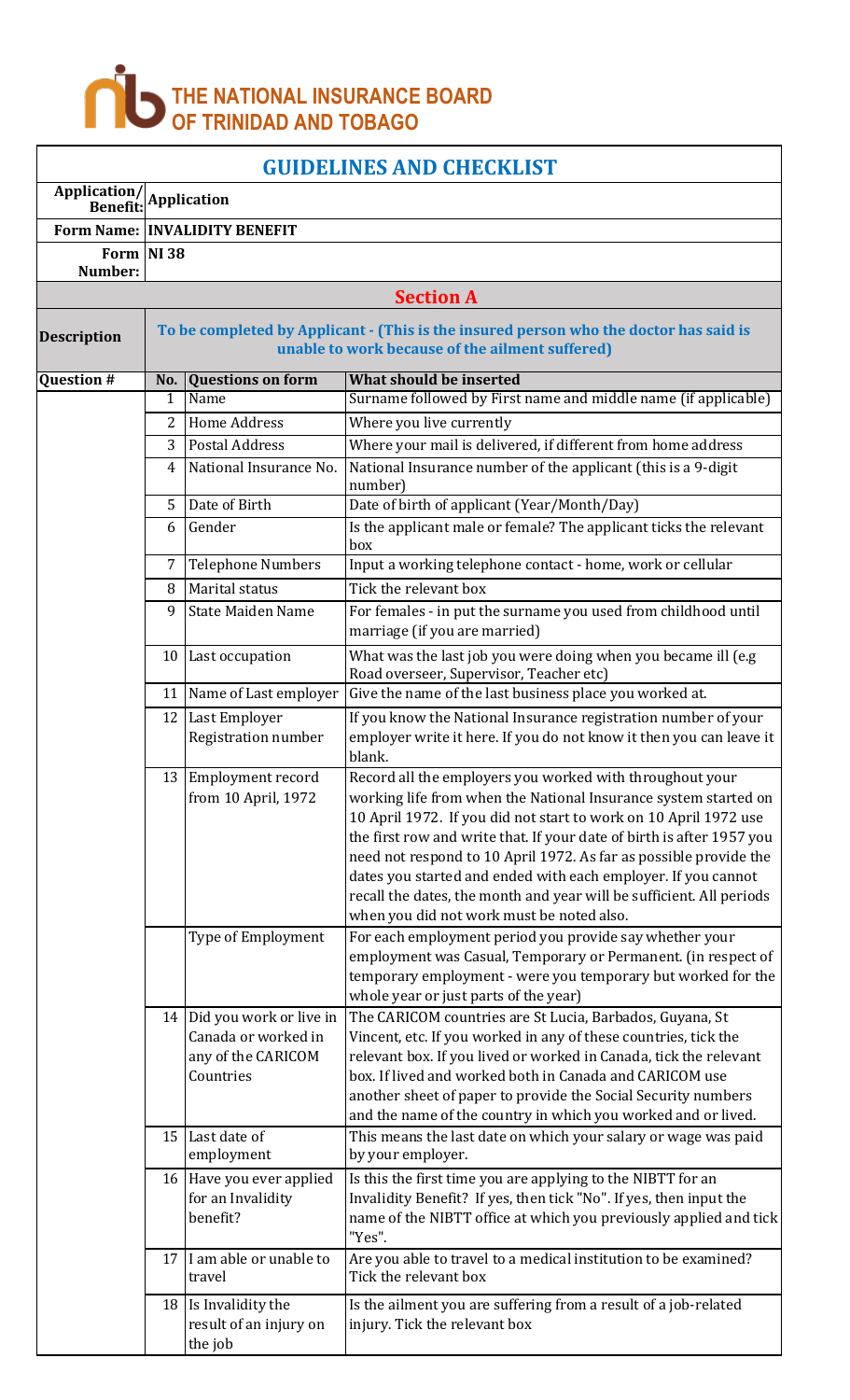|                                                                                                            | method of payment of<br>Benefit                                         | go to your financial institution (Bank, Credit Union, Unit Trust)<br>then complete the boxes below. Please ensure you put in the                                                                                            |  |  |  |  |
|------------------------------------------------------------------------------------------------------------|-------------------------------------------------------------------------|-----------------------------------------------------------------------------------------------------------------------------------------------------------------------------------------------------------------------------|--|--|--|--|
|                                                                                                            |                                                                         |                                                                                                                                                                                                                             |  |  |  |  |
|                                                                                                            |                                                                         |                                                                                                                                                                                                                             |  |  |  |  |
|                                                                                                            |                                                                         | correct details so that your money will go to only your account.                                                                                                                                                            |  |  |  |  |
|                                                                                                            |                                                                         | Bring with you a current statement so that we can verify that you                                                                                                                                                           |  |  |  |  |
|                                                                                                            |                                                                         | have provided the correct account number. If you choose to have                                                                                                                                                             |  |  |  |  |
|                                                                                                            |                                                                         | it mailed to you please provide evidence of your current address                                                                                                                                                            |  |  |  |  |
|                                                                                                            |                                                                         | (utility bill, bank statement etc)                                                                                                                                                                                          |  |  |  |  |
| <b>Description</b>                                                                                         |                                                                         | <b>Applicant's Declaration</b>                                                                                                                                                                                              |  |  |  |  |
|                                                                                                            | <b>Information needed</b>                                               | What should be inserted                                                                                                                                                                                                     |  |  |  |  |
|                                                                                                            | Signature or Mark                                                       | Sign name or affix thumb print                                                                                                                                                                                              |  |  |  |  |
|                                                                                                            | Date                                                                    | Date when the form was completed by applicant                                                                                                                                                                               |  |  |  |  |
| <b>Description</b>                                                                                         |                                                                         | <b>Particulars of witness to Mark (where applicant cannot sign)</b>                                                                                                                                                         |  |  |  |  |
|                                                                                                            | <b>Information needed</b>                                               | What should be inserted                                                                                                                                                                                                     |  |  |  |  |
|                                                                                                            | Name<br><b>Address</b>                                                  | The witness surname and other name<br>The address of the witness                                                                                                                                                            |  |  |  |  |
|                                                                                                            | Valid Identification                                                    | Tick the box for the ID used - Identification should be a valid form<br>of one of the                                                                                                                                       |  |  |  |  |
|                                                                                                            |                                                                         |                                                                                                                                                                                                                             |  |  |  |  |
|                                                                                                            |                                                                         | following:                                                                                                                                                                                                                  |  |  |  |  |
|                                                                                                            | Number                                                                  | Passport, Driver's Permit or Electoral Identification Card.<br>Place number from the ID                                                                                                                                     |  |  |  |  |
|                                                                                                            | Occupation                                                              | What position does witness hold                                                                                                                                                                                             |  |  |  |  |
|                                                                                                            | Signature of Witness to mark                                            | The signature of the witness                                                                                                                                                                                                |  |  |  |  |
|                                                                                                            | Date                                                                    | Date the form was completed by the witness                                                                                                                                                                                  |  |  |  |  |
|                                                                                                            |                                                                         | <b>Section B</b>                                                                                                                                                                                                            |  |  |  |  |
| <b>Section B -</b>                                                                                         | To be completed by a Registered Medical Practitioner                    |                                                                                                                                                                                                                             |  |  |  |  |
| <b>Description</b>                                                                                         |                                                                         |                                                                                                                                                                                                                             |  |  |  |  |
|                                                                                                            | <b>Information needed</b>                                               | What should be inserted                                                                                                                                                                                                     |  |  |  |  |
|                                                                                                            | certify that I examined                                                 | The name of the applicant, putting the surname first then the                                                                                                                                                               |  |  |  |  |
|                                                                                                            | <b>Examination date</b>                                                 | other name<br>Insert the date the applicant was examined                                                                                                                                                                    |  |  |  |  |
| Incapacity for work                                                                                        |                                                                         | Insert the period, in words and figures, that the applicant will not<br>be able to work                                                                                                                                     |  |  |  |  |
|                                                                                                            |                                                                         | based on the diagnosis. Select either number of months or years                                                                                                                                                             |  |  |  |  |
|                                                                                                            |                                                                         | that the applicant is expected to be incapacitated.                                                                                                                                                                         |  |  |  |  |
|                                                                                                            | Description of the findings                                             | Provide a clinical description of the incapacity suffered by the                                                                                                                                                            |  |  |  |  |
|                                                                                                            | causing                                                                 | applicant that renders                                                                                                                                                                                                      |  |  |  |  |
|                                                                                                            | the applicant's incapacity for<br>work                                  | him incapable of working                                                                                                                                                                                                    |  |  |  |  |
|                                                                                                            | Name of Medical Practitioner                                            | Input name - Surname first then other name                                                                                                                                                                                  |  |  |  |  |
|                                                                                                            | Office address                                                          | Input office address                                                                                                                                                                                                        |  |  |  |  |
|                                                                                                            | Registration number of                                                  | Provide your registration number with whichever Medical Board                                                                                                                                                               |  |  |  |  |
|                                                                                                            | Medical<br>Practitioner                                                 | you are associated                                                                                                                                                                                                          |  |  |  |  |
|                                                                                                            | <b>Telephone Number</b>                                                 | Provide a telephone number/s that you can be easily contacted at                                                                                                                                                            |  |  |  |  |
|                                                                                                            | Signature of Medical<br>Practitioner                                    | Medical practitioner signs                                                                                                                                                                                                  |  |  |  |  |
|                                                                                                            |                                                                         | Affix your stamp in the space provided                                                                                                                                                                                      |  |  |  |  |
|                                                                                                            | <b>Medical Practitioner's stamp</b>                                     |                                                                                                                                                                                                                             |  |  |  |  |
|                                                                                                            | Date                                                                    | Input the date on which the form was completed.                                                                                                                                                                             |  |  |  |  |
| <b>Description</b>                                                                                         |                                                                         | <b>Declaration</b>                                                                                                                                                                                                          |  |  |  |  |
|                                                                                                            |                                                                         | Take note of the declaration before form is signed and given to applicant                                                                                                                                                   |  |  |  |  |
|                                                                                                            |                                                                         | <b>Section C</b>                                                                                                                                                                                                            |  |  |  |  |
| Section - C<br><b>Description</b>                                                                          |                                                                         | <b>For Official Use</b>                                                                                                                                                                                                     |  |  |  |  |
|                                                                                                            | The Customer Service Representative completes this section of the form. |                                                                                                                                                                                                                             |  |  |  |  |
|                                                                                                            | What you should know about this claim                                   |                                                                                                                                                                                                                             |  |  |  |  |
|                                                                                                            |                                                                         | 1. Time frame for the submission of claim -3 months from the date of incapacity as declared by the doctor.                                                                                                                  |  |  |  |  |
|                                                                                                            |                                                                         |                                                                                                                                                                                                                             |  |  |  |  |
| 2. Where the claim is submitted by a third party, valid ID and letter of authorization to conduct business |                                                                         |                                                                                                                                                                                                                             |  |  |  |  |
| 3. The benefit is payable to the applicant                                                                 |                                                                         |                                                                                                                                                                                                                             |  |  |  |  |
|                                                                                                            |                                                                         |                                                                                                                                                                                                                             |  |  |  |  |
| applicant's 60th birthday.                                                                                 |                                                                         | 4. The Invalidity Benefit may be paid for the duration the Medical Practitioner states on the form but not after the<br>5. Receipt of this benefit means that you are unable to work at any job, including self-employment. |  |  |  |  |